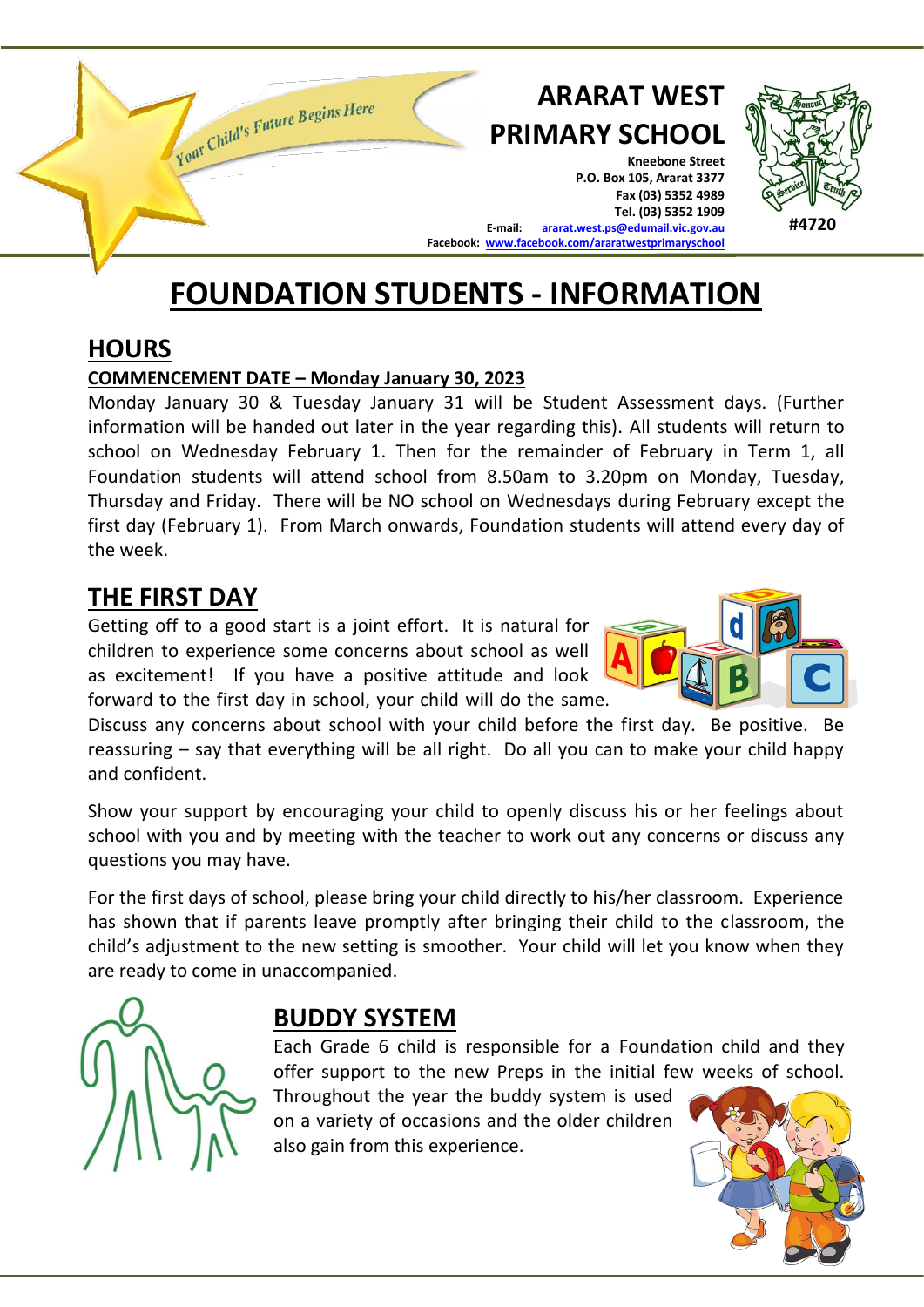### **PREPARING FOR SCHOOL**

Children beginning school have had varying experiences and are at varying stages of development. As a result, each child will have mastered different skills and have learned different things. However, there are certain basic things that children should know before beginning school:

- ➢Speak clearly and confidently to other children and adults
- $\triangleright$  Eat lunch independently
- $\triangleright$  Use the toilet washing hands afterwards
- ➢Take off and put on jumpers, shoes, etc.
- ➢Use hands confidently to paint, draw, pour water
- ➢Sit quietly and listen to a short story or music
- $\triangleright$  Get along with other children taking turns, sharing etc.
- ➢Understand that they must respect things that belong to others the school, their classmates
- ➢Realise that they will need to share the teacher's attention with other children
- ➢Leave their parents confidently
- $\triangleright$  Accept that they cannot always get their own way
- $\triangleright$  Be confident in themselves talking to others enjoying new experiences
- ➢Accept responsibility for their own belongings (clearly naming articles assists children to locate their belongings)
- ➢Work and play independently (encourage children to tackle things for themselves)
- $\triangleright$  Finish tasks, games, etc. gaining satisfaction from completing them
- ➢Enjoy listening to stories
- ➢Understand a basic mathematical language big, little, up, down, etc.
- $\triangleright$  Recognise their name when it is written down
- $\triangleright$  Enjoy creative experiences drawing, painting, cutting and pasting
- $\triangleright$  Enjoy playing outside running, jumping, hopping, climbing

## **PARENTAL ASSISTANCE**

We actively support, and encourage any assistance offered throughout the year, including: reading, classroom activities or assisting with curriculum related programs. All parents/caregivers that are interested in volunteering their time at school will need to have a Working with Children's Check (WWCC). WWCC can be acquired online at:- [www.workingwithchildren.vic.gov.au](http://www.workingwithchildren.vic.gov.au/)



Please ensure that all of your child's belongings are **clearly named**, including jumpers, lunch boxes, drink bottles, art smocks, library bags etc.

**REMEMBER** – *No Hat – No Play.* Ararat West is a SunSmart school and during Term 1 & 4 all children are required to wear a broad brimmed school hat outside, or stay in the covered area.

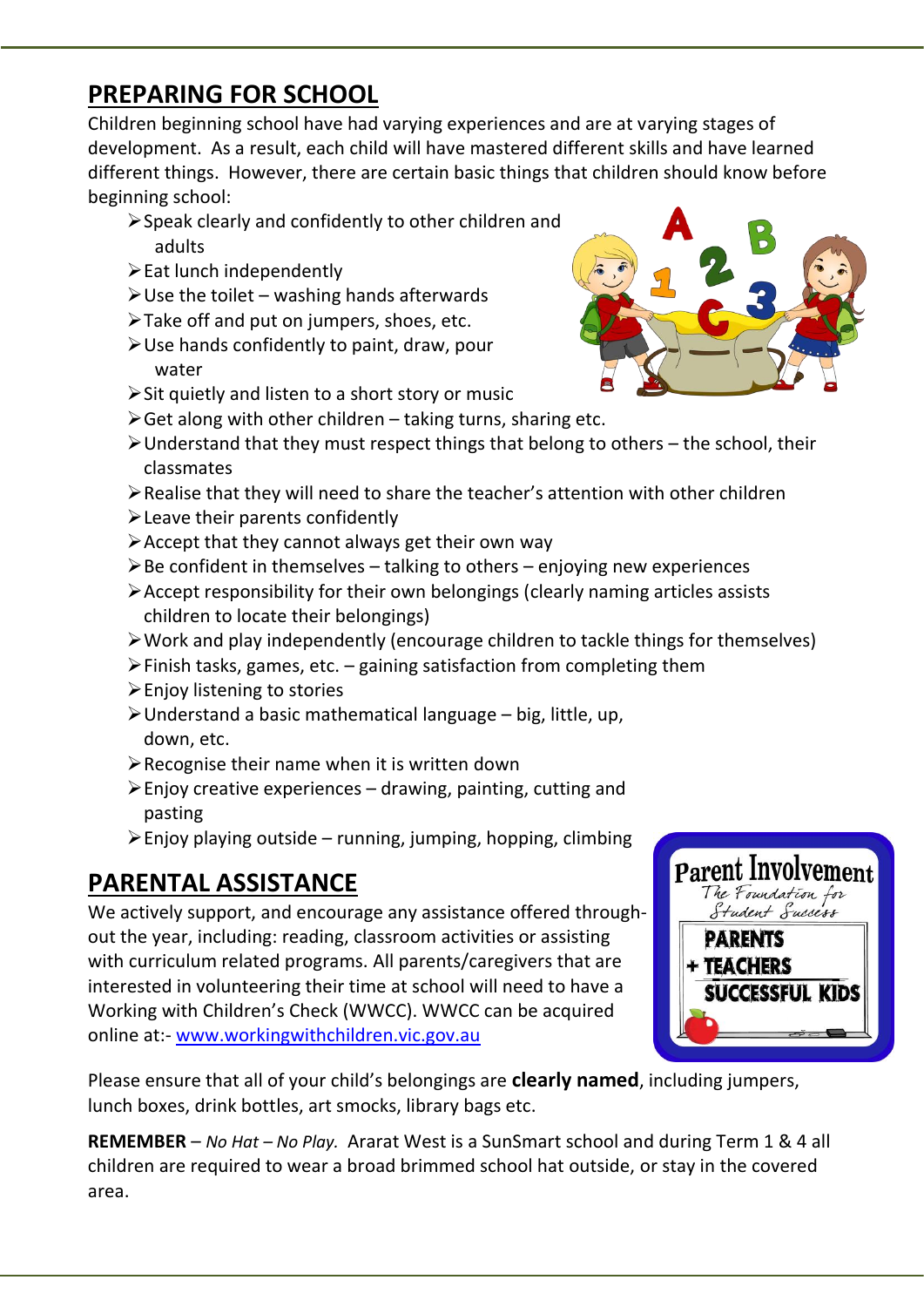

## **REQUIREMENTS**

- 1. Art smock to protect clothing
- 2. Book bag for borrowing school library books (drawstring bag, approx. 40cm. x 30cm)
- 3. A school bag. An 'Ararat West' backpack is recommended

# **BEFORE SCHOOL COMMENCES:**

Commencing school requires a big adjustment for children. The following are some suggestions of ways that you may prepare your child for school:

- 1. Read stories to your child frequently
- 2. Take children to the local library and help select books
- 3. Talk to your children, always offering explanations to their many questions
- 4. T.V. Have you ever sat and watched a children's program with your child
- 5. Meal times a time to sit down as a family away from the TV



### *TRANSITION PROGRAM*

- A transition program has been operating to allow children to become familiar with the school and teachers.
- Several one hour sessions will be held during Term 4, finishing with a morning visit (including lunch) in December.



- If your child is unable to attend any of these sessions, please make a time to bring your child to the school yourself, so that he/she has some idea of their new surroundings prior to the first day.
- Discuss school with your child and answer questions honestly.
- Clearly name clothes, lunch box, drink bottle and school bag. Keeping track of individual items in a classroom is time consuming and not an easy task.

## **LOST PROPERTY**

Lost Property is held adjacent to the school office. At the end of each term there will be an appeal to students and parents to collect items. Students and parents are welcome to check



through the items collected at any time. Items not claimed and unnamed will be disposed of appropriately by the school.

Please remember: Name all clothing,

lunch boxes, and towels etc. and check to see if names have faded or if your child has mistakenly taken another child's items.